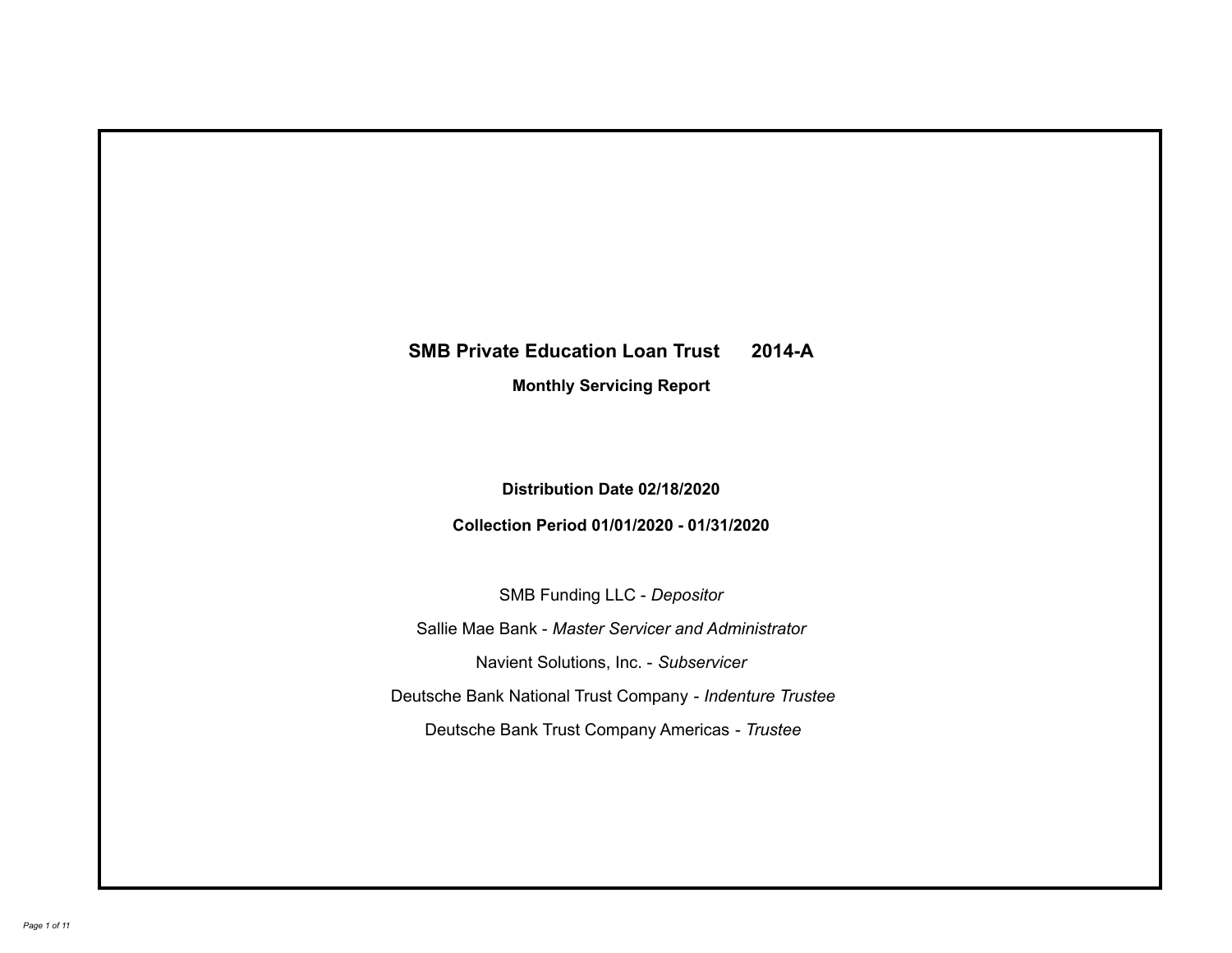| Α            | <b>Student Loan Portfolio Characteristics</b>   |                   | 08/07/2014       | 12/31/2019       | 01/31/2020       |
|--------------|-------------------------------------------------|-------------------|------------------|------------------|------------------|
|              | <b>Principal Balance</b>                        |                   | \$361,523,983.59 | \$169,893,105.42 | \$167,139,557.39 |
|              | Interest to be Capitalized Balance              |                   | 17,313,307.43    | 3,322,280.59     | 3,275,982.82     |
|              | Pool Balance                                    |                   | \$378,837,291.02 | \$173,215,386.01 | \$170,415,540.21 |
|              | Weighted Average Coupon (WAC)                   |                   | 7.81%            | 8.99%            | 8.90%            |
|              | Weighted Average Remaining Term                 |                   | 138.29           | 167.71           | 168.68           |
|              | Number of Loans                                 |                   | 33,555           | 15,784           | 15,631           |
|              | Number of Borrowers                             |                   | 26,651           | 12,486           | 12,365           |
|              | Pool Factor                                     |                   |                  | 0.457228974      | 0.449838346      |
|              | Since Issued Total Constant Prepayment Rate (1) |                   |                  | 7.87%            | 7.84%            |
| $\sf B$      | <b>Debt Securities</b>                          | <b>Cusip/Isin</b> | 01/15/2020       |                  | 02/18/2020       |
|              | A <sub>2</sub> A                                | 784456AB1         | \$16,965,625.27  |                  | \$15,988,546.64  |
|              | A2B                                             | 784456AC9         | \$16,965,625.27  |                  | \$15,988,546.64  |
|              | A <sub>3</sub>                                  | 784456AD7         | \$50,000,000.00  |                  | \$50,000,000.00  |
|              | В                                               | 784456AE5         | \$36,000,000.00  |                  | \$36,000,000.00  |
|              | C                                               | 784456AF2         | \$42,000,000.00  |                  | \$42,000,000.00  |
|              |                                                 |                   |                  |                  |                  |
| $\mathsf{C}$ | <b>Certificates</b>                             | <b>Cusip/Isin</b> | 01/15/2020       |                  | 02/18/2020       |
|              | <b>Excess Distribution</b>                      | 784456105         | \$100,000.00     |                  | \$100,000.00     |
|              |                                                 |                   |                  |                  |                  |
| D            | <b>Account Balances</b>                         |                   | 01/15/2020       |                  | 02/18/2020       |
|              | Reserve Account Balance                         |                   | \$958,735.00     |                  | \$958,735.00     |
|              |                                                 |                   |                  |                  |                  |
| E            | <b>Asset / Liability</b>                        |                   | 01/15/2020       |                  | 02/18/2020       |
|              | Overcollateralization Percentage *              |                   | 30.76%           |                  | 30.77%           |
|              | Specified Overcollateralization Amount *        |                   | \$51,964,615.80  |                  | \$51,124,662.06  |
|              | Actual Overcollateralization Amount *           |                   | \$53,284,135.47  |                  | \$52,438,446.93  |

\* Based on the Rated debt securities (Class A and Class B Bonds)

(1) Since Issued Total CPR calculations found in monthly servicing reports issued on or prior to September 15, 2015 originally included loans that were removed from the pool by the sponsor because they became ineligible for the pool between the cut-off date and settlement date. On October 5, 2015, Since Issued Total CPR calculations were revised to exclude these loans and all prior monthly servicing reports were restated. For additional information, see 'Since Issued CPR Methodology' found on page 11 of this report.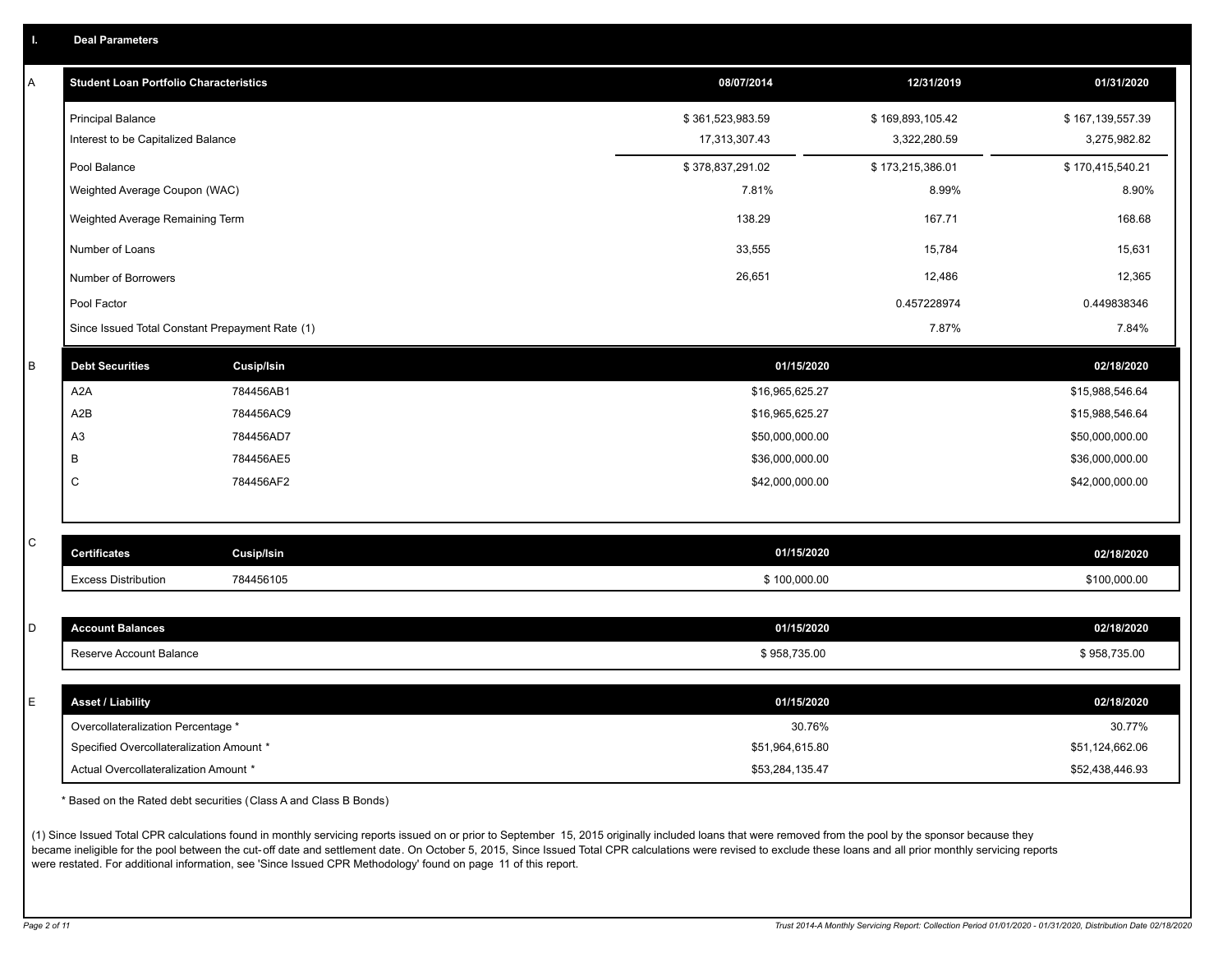### **II. 2014-A Trust Activity 01/01/2020 through 01/31/2020**

| <b>Borrower Principal</b><br>2,863,851.72<br>0.00<br><b>Consolidation Activity Principal</b><br>0.00<br>Seller Principal Reimbursement<br>0.00<br>Servicer Principal Reimbursement<br>0.00<br>Delinquent Principal Purchases by Servicer<br>0.00<br><b>Other Principal Deposits</b><br>\$2,863,851.72<br><b>Total Principal Receipts</b><br>В<br><b>Student Loan Interest Receipts</b><br><b>Borrower Interest</b><br>1,004,566.36<br>0.00<br><b>Consolidation Activity Interest</b><br>0.00<br>Seller Interest Reimbursement<br>Servicer Interest Reimbursement<br>(1,255.60)<br>0.00<br>Delinquent Interest Purchases by Servicer<br>8,882.57<br><b>Other Interest Deposits</b><br>\$1,012,193.33<br><b>Total Interest Receipts</b><br>C<br><b>Recoveries on Realized Losses</b><br>\$39,860.38<br>D<br><b>Investment Income</b><br>\$5,444.16<br>Е<br><b>Funds Borrowed from Next Collection Period</b><br>\$0.00<br>F<br><b>Funds Repaid from Prior Collection Period</b><br>\$0.00<br>G<br>\$0.00<br>Loan Sale or Purchase Proceeds<br>H<br>\$0.00<br>Initial Deposits to Collection Account<br>\$0.00<br><b>Excess Transferred from Other Accounts</b><br><b>Borrower Benefit Reimbursements</b><br>\$0.00<br>J<br>Κ<br><b>Gross Swap Receipt</b><br>\$0.00<br><b>Other Deposits</b><br>\$0.00<br>L<br><b>Other Fees Collected</b><br>м<br>\$0.00<br>N<br><b>AVAILABLE FUNDS</b><br>\$3,921,349.59<br>O<br>\$110,303.69<br>Non-Cash Principal Activity During Collection Period<br>P<br>\$0.00<br>Aggregate Purchased Amounts by the Depositor, Servicer or Seller<br>Q<br>Aggregate Loan Substitutions<br>\$0.00 | Α | <b>Student Loan Principal Receipts</b> |  |
|-------------------------------------------------------------------------------------------------------------------------------------------------------------------------------------------------------------------------------------------------------------------------------------------------------------------------------------------------------------------------------------------------------------------------------------------------------------------------------------------------------------------------------------------------------------------------------------------------------------------------------------------------------------------------------------------------------------------------------------------------------------------------------------------------------------------------------------------------------------------------------------------------------------------------------------------------------------------------------------------------------------------------------------------------------------------------------------------------------------------------------------------------------------------------------------------------------------------------------------------------------------------------------------------------------------------------------------------------------------------------------------------------------------------------------------------------------------------------------------------------------------------------------------------------------------------------------------------------------------------------|---|----------------------------------------|--|
|                                                                                                                                                                                                                                                                                                                                                                                                                                                                                                                                                                                                                                                                                                                                                                                                                                                                                                                                                                                                                                                                                                                                                                                                                                                                                                                                                                                                                                                                                                                                                                                                                         |   |                                        |  |
|                                                                                                                                                                                                                                                                                                                                                                                                                                                                                                                                                                                                                                                                                                                                                                                                                                                                                                                                                                                                                                                                                                                                                                                                                                                                                                                                                                                                                                                                                                                                                                                                                         |   |                                        |  |
|                                                                                                                                                                                                                                                                                                                                                                                                                                                                                                                                                                                                                                                                                                                                                                                                                                                                                                                                                                                                                                                                                                                                                                                                                                                                                                                                                                                                                                                                                                                                                                                                                         |   |                                        |  |
|                                                                                                                                                                                                                                                                                                                                                                                                                                                                                                                                                                                                                                                                                                                                                                                                                                                                                                                                                                                                                                                                                                                                                                                                                                                                                                                                                                                                                                                                                                                                                                                                                         |   |                                        |  |
|                                                                                                                                                                                                                                                                                                                                                                                                                                                                                                                                                                                                                                                                                                                                                                                                                                                                                                                                                                                                                                                                                                                                                                                                                                                                                                                                                                                                                                                                                                                                                                                                                         |   |                                        |  |
|                                                                                                                                                                                                                                                                                                                                                                                                                                                                                                                                                                                                                                                                                                                                                                                                                                                                                                                                                                                                                                                                                                                                                                                                                                                                                                                                                                                                                                                                                                                                                                                                                         |   |                                        |  |
|                                                                                                                                                                                                                                                                                                                                                                                                                                                                                                                                                                                                                                                                                                                                                                                                                                                                                                                                                                                                                                                                                                                                                                                                                                                                                                                                                                                                                                                                                                                                                                                                                         |   |                                        |  |
|                                                                                                                                                                                                                                                                                                                                                                                                                                                                                                                                                                                                                                                                                                                                                                                                                                                                                                                                                                                                                                                                                                                                                                                                                                                                                                                                                                                                                                                                                                                                                                                                                         |   |                                        |  |
|                                                                                                                                                                                                                                                                                                                                                                                                                                                                                                                                                                                                                                                                                                                                                                                                                                                                                                                                                                                                                                                                                                                                                                                                                                                                                                                                                                                                                                                                                                                                                                                                                         |   |                                        |  |
|                                                                                                                                                                                                                                                                                                                                                                                                                                                                                                                                                                                                                                                                                                                                                                                                                                                                                                                                                                                                                                                                                                                                                                                                                                                                                                                                                                                                                                                                                                                                                                                                                         |   |                                        |  |
|                                                                                                                                                                                                                                                                                                                                                                                                                                                                                                                                                                                                                                                                                                                                                                                                                                                                                                                                                                                                                                                                                                                                                                                                                                                                                                                                                                                                                                                                                                                                                                                                                         |   |                                        |  |
|                                                                                                                                                                                                                                                                                                                                                                                                                                                                                                                                                                                                                                                                                                                                                                                                                                                                                                                                                                                                                                                                                                                                                                                                                                                                                                                                                                                                                                                                                                                                                                                                                         |   |                                        |  |
|                                                                                                                                                                                                                                                                                                                                                                                                                                                                                                                                                                                                                                                                                                                                                                                                                                                                                                                                                                                                                                                                                                                                                                                                                                                                                                                                                                                                                                                                                                                                                                                                                         |   |                                        |  |
|                                                                                                                                                                                                                                                                                                                                                                                                                                                                                                                                                                                                                                                                                                                                                                                                                                                                                                                                                                                                                                                                                                                                                                                                                                                                                                                                                                                                                                                                                                                                                                                                                         |   |                                        |  |
|                                                                                                                                                                                                                                                                                                                                                                                                                                                                                                                                                                                                                                                                                                                                                                                                                                                                                                                                                                                                                                                                                                                                                                                                                                                                                                                                                                                                                                                                                                                                                                                                                         |   |                                        |  |
|                                                                                                                                                                                                                                                                                                                                                                                                                                                                                                                                                                                                                                                                                                                                                                                                                                                                                                                                                                                                                                                                                                                                                                                                                                                                                                                                                                                                                                                                                                                                                                                                                         |   |                                        |  |
|                                                                                                                                                                                                                                                                                                                                                                                                                                                                                                                                                                                                                                                                                                                                                                                                                                                                                                                                                                                                                                                                                                                                                                                                                                                                                                                                                                                                                                                                                                                                                                                                                         |   |                                        |  |
|                                                                                                                                                                                                                                                                                                                                                                                                                                                                                                                                                                                                                                                                                                                                                                                                                                                                                                                                                                                                                                                                                                                                                                                                                                                                                                                                                                                                                                                                                                                                                                                                                         |   |                                        |  |
|                                                                                                                                                                                                                                                                                                                                                                                                                                                                                                                                                                                                                                                                                                                                                                                                                                                                                                                                                                                                                                                                                                                                                                                                                                                                                                                                                                                                                                                                                                                                                                                                                         |   |                                        |  |
|                                                                                                                                                                                                                                                                                                                                                                                                                                                                                                                                                                                                                                                                                                                                                                                                                                                                                                                                                                                                                                                                                                                                                                                                                                                                                                                                                                                                                                                                                                                                                                                                                         |   |                                        |  |
|                                                                                                                                                                                                                                                                                                                                                                                                                                                                                                                                                                                                                                                                                                                                                                                                                                                                                                                                                                                                                                                                                                                                                                                                                                                                                                                                                                                                                                                                                                                                                                                                                         |   |                                        |  |
|                                                                                                                                                                                                                                                                                                                                                                                                                                                                                                                                                                                                                                                                                                                                                                                                                                                                                                                                                                                                                                                                                                                                                                                                                                                                                                                                                                                                                                                                                                                                                                                                                         |   |                                        |  |
|                                                                                                                                                                                                                                                                                                                                                                                                                                                                                                                                                                                                                                                                                                                                                                                                                                                                                                                                                                                                                                                                                                                                                                                                                                                                                                                                                                                                                                                                                                                                                                                                                         |   |                                        |  |
|                                                                                                                                                                                                                                                                                                                                                                                                                                                                                                                                                                                                                                                                                                                                                                                                                                                                                                                                                                                                                                                                                                                                                                                                                                                                                                                                                                                                                                                                                                                                                                                                                         |   |                                        |  |
|                                                                                                                                                                                                                                                                                                                                                                                                                                                                                                                                                                                                                                                                                                                                                                                                                                                                                                                                                                                                                                                                                                                                                                                                                                                                                                                                                                                                                                                                                                                                                                                                                         |   |                                        |  |
|                                                                                                                                                                                                                                                                                                                                                                                                                                                                                                                                                                                                                                                                                                                                                                                                                                                                                                                                                                                                                                                                                                                                                                                                                                                                                                                                                                                                                                                                                                                                                                                                                         |   |                                        |  |
|                                                                                                                                                                                                                                                                                                                                                                                                                                                                                                                                                                                                                                                                                                                                                                                                                                                                                                                                                                                                                                                                                                                                                                                                                                                                                                                                                                                                                                                                                                                                                                                                                         |   |                                        |  |
|                                                                                                                                                                                                                                                                                                                                                                                                                                                                                                                                                                                                                                                                                                                                                                                                                                                                                                                                                                                                                                                                                                                                                                                                                                                                                                                                                                                                                                                                                                                                                                                                                         |   |                                        |  |
|                                                                                                                                                                                                                                                                                                                                                                                                                                                                                                                                                                                                                                                                                                                                                                                                                                                                                                                                                                                                                                                                                                                                                                                                                                                                                                                                                                                                                                                                                                                                                                                                                         |   |                                        |  |
|                                                                                                                                                                                                                                                                                                                                                                                                                                                                                                                                                                                                                                                                                                                                                                                                                                                                                                                                                                                                                                                                                                                                                                                                                                                                                                                                                                                                                                                                                                                                                                                                                         |   |                                        |  |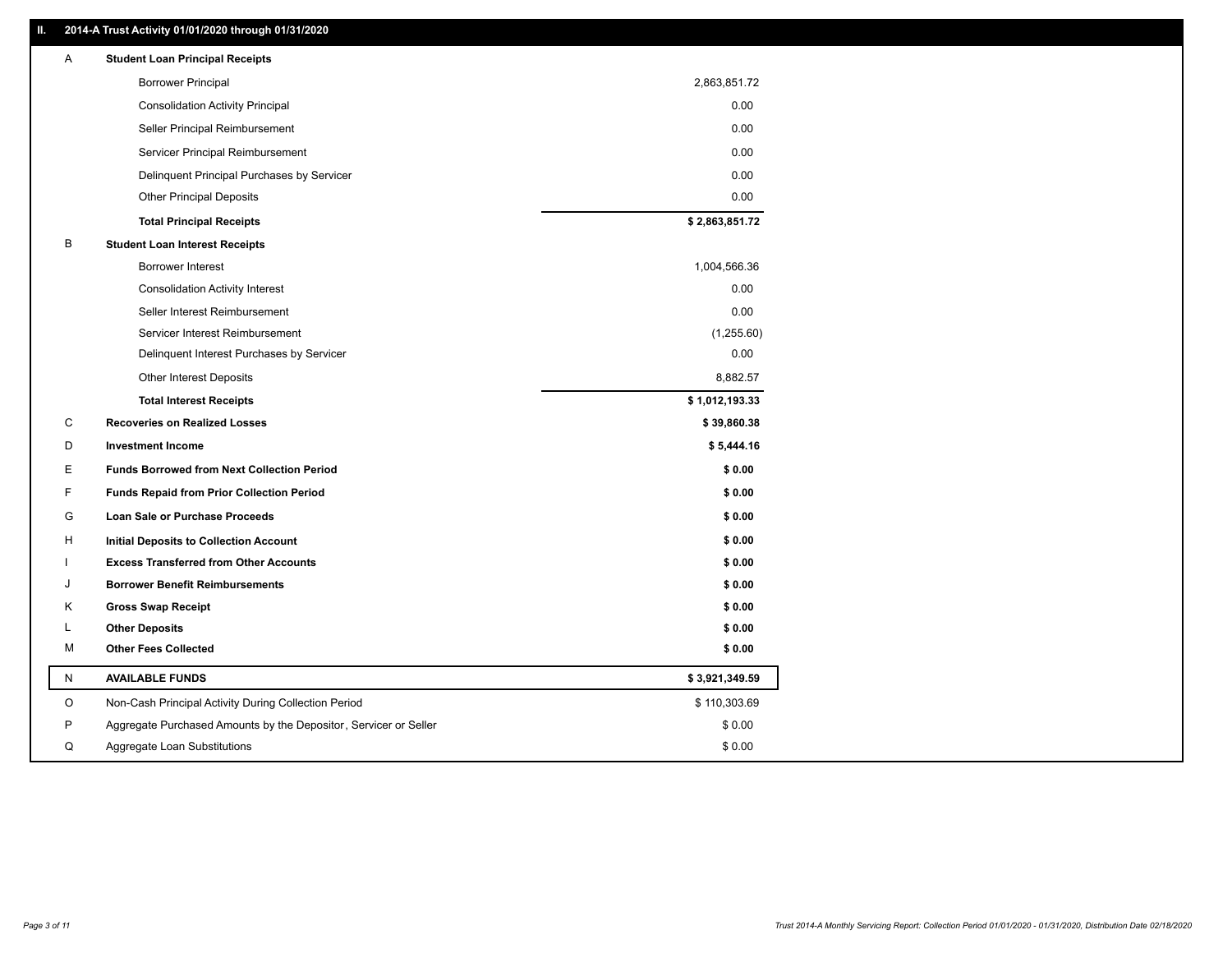|                   |                         |                          | 01/31/2020           |                  |                |                          |         | 12/31/2019       |                |
|-------------------|-------------------------|--------------------------|----------------------|------------------|----------------|--------------------------|---------|------------------|----------------|
|                   |                         | <b>Wtd Avg</b><br>Coupon | # Loans<br>Principal |                  | % of Principal | <b>Wtd Avg</b><br>Coupon | # Loans | Principal        | % of Principal |
| INTERIM:          | IN SCHOOL               | 9.74%                    | 125                  | \$1,619,658.47   | 0.950%         | 9.86%                    | 131     | \$1,725,070.07   | 0.996%         |
|                   | <b>GRACE</b>            | 9.80%                    | 58                   | \$890,867.70     | 0.523%         | 9.77%                    | 61      | \$903,683.04     | 0.522%         |
|                   | <b>DEFERMENT</b>        | 9.79%                    | 833                  | \$10,872,255.65  | 6.380%         | 9.95%                    | 864     | \$11,381,508.44  | 6.571%         |
| <b>REPAYMENT:</b> | <b>CURRENT</b>          | 8.75%                    | 13,600               | \$142,956,231.59 | 83.887%        | 8.82%                    | 13,675  | \$144,683,437.42 | 83.528%        |
|                   | 31-60 DAYS DELINQUENT   | 9.62%                    | 247                  | \$3,299,541.57   | 1.936%         | 9.64%                    | 263     | \$3,679,297.71   | 2.124%         |
|                   | 61-90 DAYS DELINQUENT   | 9.27%                    | 126                  | \$1,675,938.98   | 0.983%         | 9.76%                    | 134     | \$1,911,257.47   | 1.103%         |
|                   | 91-120 DAYS DELINQUENT  | 10.01%                   | 106                  | \$1,584,249.92   | 0.930%         | 9.97%                    | 104     | \$1,381,388.30   | 0.797%         |
|                   | 121-150 DAYS DELINQUENT | 9.90%                    | 101                  | \$1,349,005.83   | 0.792%         | 10.54%                   | 92      | \$1,144,627.77   | 0.661%         |
|                   | 151-180 DAYS DELINQUENT | 10.48%                   | 46                   | \$546,714.85     | 0.321%         | 10.00%                   | 45      | \$616,183.03     | 0.356%         |
|                   | > 180 DAYS DELINQUENT   | 9.84%                    | 29                   | \$397,716.35     | 0.233%         | 10.29%                   | 34      | \$425,624.05     | 0.246%         |
|                   | <b>FORBEARANCE</b>      | 9.55%                    | 360                  | \$5,223,359.30   | 3.065%         | 9.79%                    | 381     | \$5,363,308.71   | 3.096%         |
| <b>TOTAL</b>      |                         |                          | 15,631               | \$170,415,540.21 | 100.00%        |                          | 15,784  | \$173,215,386.01 | 100.00%        |
|                   |                         |                          |                      |                  |                |                          |         |                  |                |

Percentages may not total 100% due to rounding \*

\*\* Smart Option Interest Only loans and \$25 Fixed Payment loans classified as in repayment whether student borrowers are in school, in grace, in deferment or required to make full principal and interest payments on their l

\*\*\* To conform with company standard reporting these sections now include Princial and Interest Accrued to Capitalize.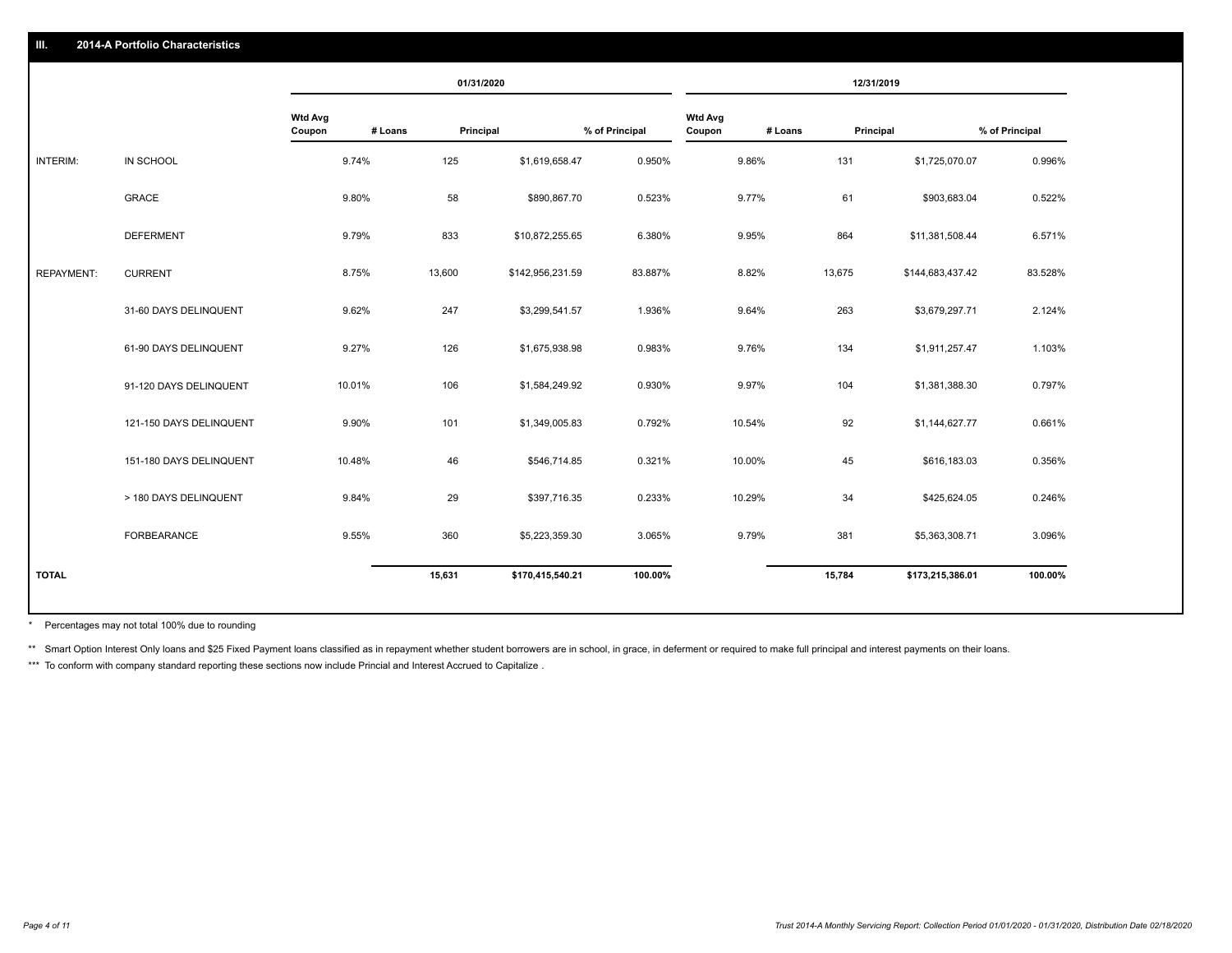|                                                         | 1/31/2020        | 12/31/2019       |
|---------------------------------------------------------|------------------|------------------|
| Pool Balance                                            | \$170,415,540.21 | \$173,215,386.01 |
| Total # Loans                                           | 15,631           | 15,784           |
| Total # Borrowers                                       | 12,365           | 12,486           |
| Weighted Average Coupon                                 | 8.90%            | 8.99%            |
| Weighted Average Remaining Term                         | 168.68           | 167.71           |
| Percent of Pool - Cosigned                              | 93.6%            | 93.7%            |
| Percent of Pool - Non Cosigned                          | 6.4%             | 6.3%             |
| Borrower Interest Accrued for Period                    | \$1,272,428.99   | \$1,281,378.56   |
| Outstanding Borrower Interest Accrued                   | \$4,573,837.41   | \$4,633,205.35   |
| Gross Principal Realized Loss - Periodic *              | \$188,526.18     | \$178,254.78     |
| Gross Principal Realized Loss - Cumulative *            | \$15,434,499.94  | \$15,245,973.76  |
| Delinguent Principal Purchased by Servicer - Periodic   | \$0.00           | \$0.00           |
| Delinquent Principal Purchased by Servicer - Cumulative | \$0.00           | \$0.00           |
| Recoveries on Realized Losses - Periodic                | \$39,860.38      | \$50,895.23      |
| Recoveries on Realized Losses - Cumulative              | \$1,447,375.17   | \$1,407,514.79   |
| Net Losses - Periodic                                   | \$148,665.80     | \$127,359.55     |
| Net Losses - Cumulative                                 | \$13,987,124.77  | \$13,838,458.97  |
| <b>Cumulative Gross Defaults</b>                        | \$15,434,499.94  | \$15,245,973.76  |
| Change in Gross Defaults                                | \$188,526.18     | \$178,254.78     |
| Non-Cash Principal Activity - Capitalized Interest      | \$298,880.15     | \$419,158.63     |
| Since Issued Total Constant Prepayment Rate (CPR) (1)   | 7.84%            | 7.87%            |
| Loan Substitutions                                      | \$0.00           | \$0.00           |
| <b>Cumulative Loan Substitutions</b>                    | \$0.00           | \$0.00           |
| <b>Unpaid Master Servicing Fees</b>                     | \$0.00           | \$0.00           |
| <b>Unpaid Sub-Servicing Fees</b>                        | \$0.00           | \$0.00           |
| <b>Unpaid Administration Fees</b>                       | \$0.00           | \$0.00           |
| Unpaid Carryover Master Servicing Fees                  | \$0.00           | \$0.00           |
| Unpaid Carryover Sub-Servicing Fees                     | \$0.00           | \$0.00           |
| Note Interest Shortfall                                 | \$0.00           | \$0.00           |

\* In accordance with the Sub-Servicer's current policies and procedures, after September 1, 2017 loans subject to bankruptcy claims generally will not be reported as a charged- off unless and until they are delinquent for

(1) Since Issued Total CPR calculations found in monthly servicing reports issued on or prior to September 15, 2015 originally included loans that were removed from the pool by the sponsor because they became ineligible fo between the cut-off date and settlement date. On October 5, 2015, Since Issued Total CPR calculations were revised to exclude these loans and all prior monthly servicing reports were restated. For additional information, s CPR Methodology' found on page 11 of this report.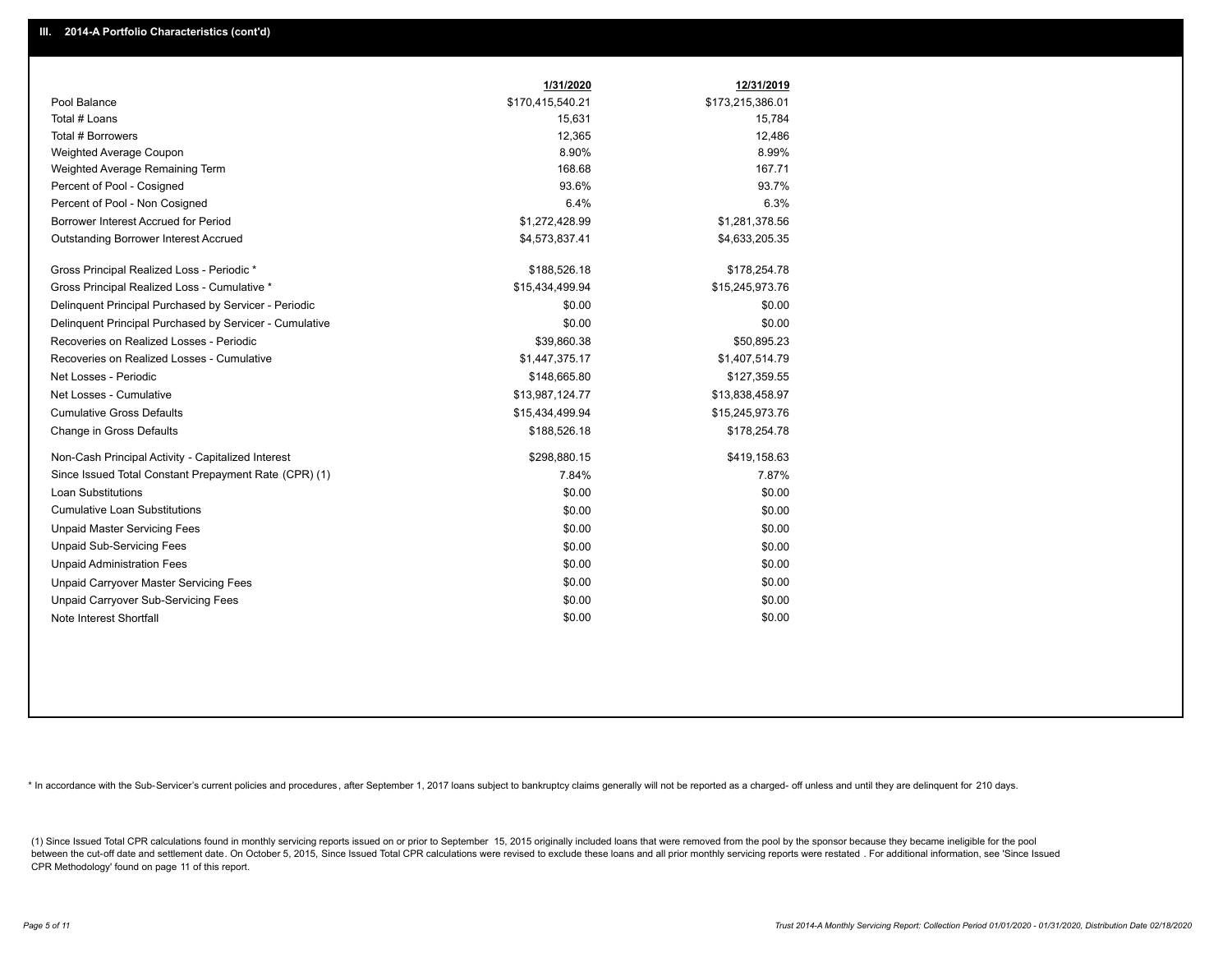## **IV. 2014-A Portfolio Statistics by Loan Program**

|                                                                                                                    | Weighted<br><b>Average Coupon</b> | # LOANS | \$ AMOUNT        | $%$ *    |
|--------------------------------------------------------------------------------------------------------------------|-----------------------------------|---------|------------------|----------|
| - Smart Option Deferred Loans                                                                                      | 9.25%                             | 7,762   | \$85,864,028.37  | 50.385%  |
| - Smart Option Fixed Pay Loans                                                                                     | 8.85%                             | 4,522   | \$60,065,128.90  | 35.246%  |
| - Smart Option Interest-Only Loans                                                                                 | 7.82%                             | 3,347   | \$24,486,382.94  | 14.369%  |
| - Other Loan Programs                                                                                              | 0.00%                             | 0.00    | \$0.00           | 0.000%   |
| Total                                                                                                              | 8.90%                             | 15,631  | \$170,415,540.21 | 100.000% |
| Prime Indexed Loans -- Monthly Reset Adjustable                                                                    |                                   |         | \$0.00           |          |
| Prime Indexed Loans -- Monthly Reset Non-Adjustable                                                                |                                   |         | \$0.00           |          |
| Prime Indexed Loans -- Quarterly Reset Adjustable                                                                  |                                   |         | \$0.00           |          |
| Prime Indexed Loans -- Quarterly Reset Non-Adjustable                                                              |                                   |         | \$0.00           |          |
| Prime Indexed Loans -- Annual Reset                                                                                |                                   |         | \$0.00           |          |
| <b>T-Bill Indexed Loans</b>                                                                                        |                                   |         | \$0.00           |          |
| <b>Fixed Rate Loans</b>                                                                                            |                                   |         | \$22,859,526.22  |          |
| <b>LIBOR Indexed Loans</b>                                                                                         |                                   |         | \$147,556,013.99 |          |
|                                                                                                                    |                                   |         |                  |          |
| * Note: Percentages may not total 100% due to rounding                                                             |                                   |         |                  |          |
| To conform with company standard reporting these sections now include Princial and Interest Accrued to Capitalize. |                                   |         |                  |          |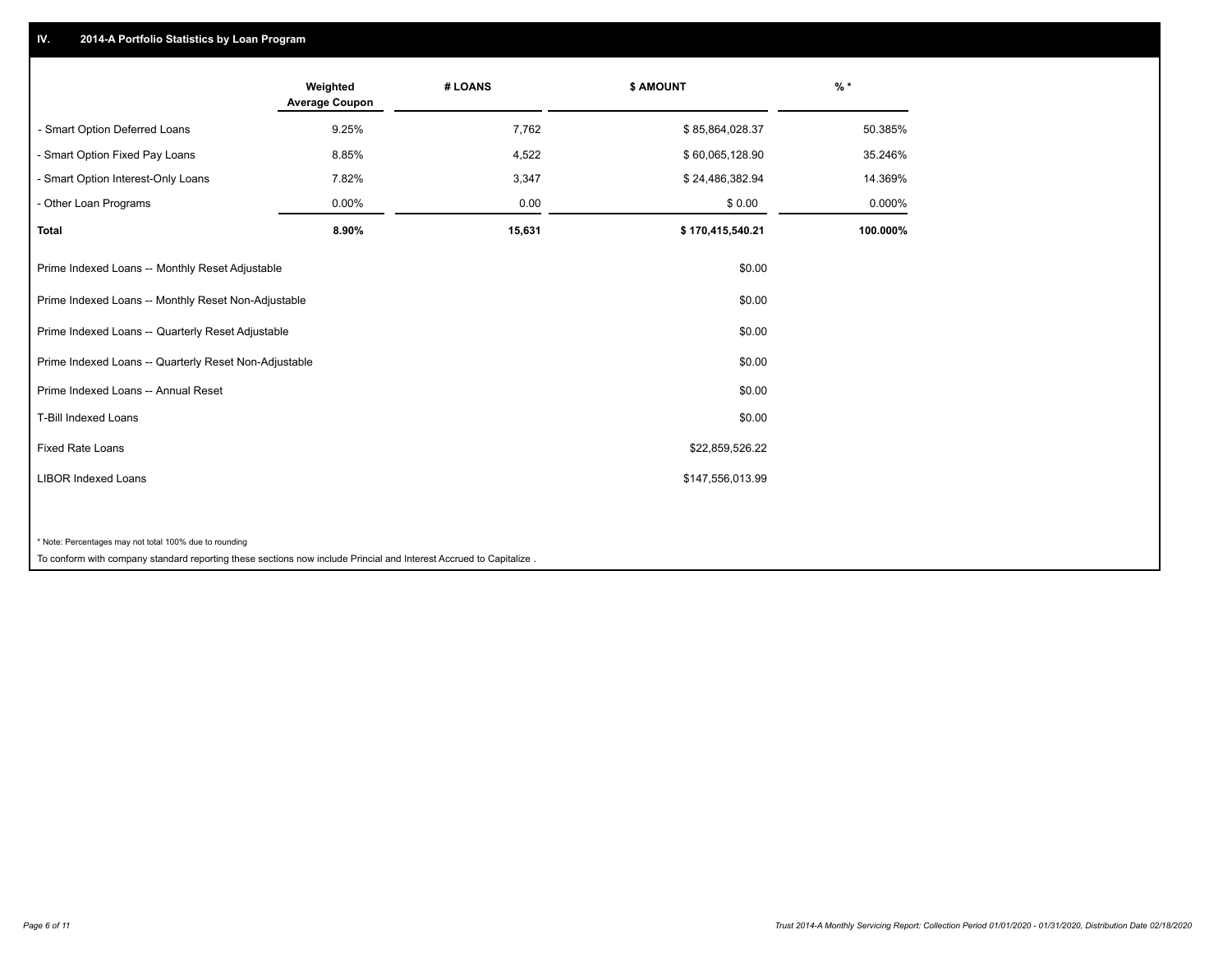| V. | 2014-A Reserve Account and Principal Distribution Calculations           |                                                                                                                                                                                                    |  |
|----|--------------------------------------------------------------------------|----------------------------------------------------------------------------------------------------------------------------------------------------------------------------------------------------|--|
| А. | <b>Reserve Account</b>                                                   |                                                                                                                                                                                                    |  |
|    | Specified Reserve Account Balance                                        | \$958,735.00                                                                                                                                                                                       |  |
|    | Actual Reserve Account Balance                                           | \$958,735.00                                                                                                                                                                                       |  |
| В. | <b>Principal Distribution Amount</b>                                     |                                                                                                                                                                                                    |  |
|    | Class A Notes Outstanding<br>i.                                          | \$83,931,250.54                                                                                                                                                                                    |  |
|    | Pool Balance<br>ii.                                                      | \$170,415,540.21                                                                                                                                                                                   |  |
|    | First Priority Principal Distribution Amount (i - ii)<br>iii.            | \$0.00                                                                                                                                                                                             |  |
|    | Class A and B Notes Outstanding<br>iv.                                   | \$119,931,250.54                                                                                                                                                                                   |  |
|    | First Priority Principal Distribution Amount<br>V.                       | \$0.00                                                                                                                                                                                             |  |
|    | Pool Balance<br>vi.                                                      | \$170,415,540.21                                                                                                                                                                                   |  |
|    | Specified Overcollateralization Amount<br>vii.                           | \$51,124,662.06                                                                                                                                                                                    |  |
|    | viii. Regular Principal Distribution Amount (iv - v) - (vi - vii)        | \$640,372.39                                                                                                                                                                                       |  |
|    |                                                                          |                                                                                                                                                                                                    |  |
|    | Notes Outstanding<br>ix.                                                 | \$161,931,250.54                                                                                                                                                                                   |  |
|    | First Priority Principal Distribution Amount<br>х.                       | \$0.00                                                                                                                                                                                             |  |
|    | Regular Principal Distribution Amount<br>xi.                             | \$640,372.39                                                                                                                                                                                       |  |
|    | Available Funds (after payment of waterfall items A through J) *<br>xii. | \$2,627,569.74                                                                                                                                                                                     |  |
|    | xiii. Additional Principal Distribution Amount (min(ix - x - xi, xiii))  | \$1,313,784.87                                                                                                                                                                                     |  |
|    |                                                                          | * Represents 50% of value if the principal balance of the notes is greater than 10% of initial principal balance of the notes or the Class A and Class B note are reduced to 0, otherwise the full |  |

value is shown.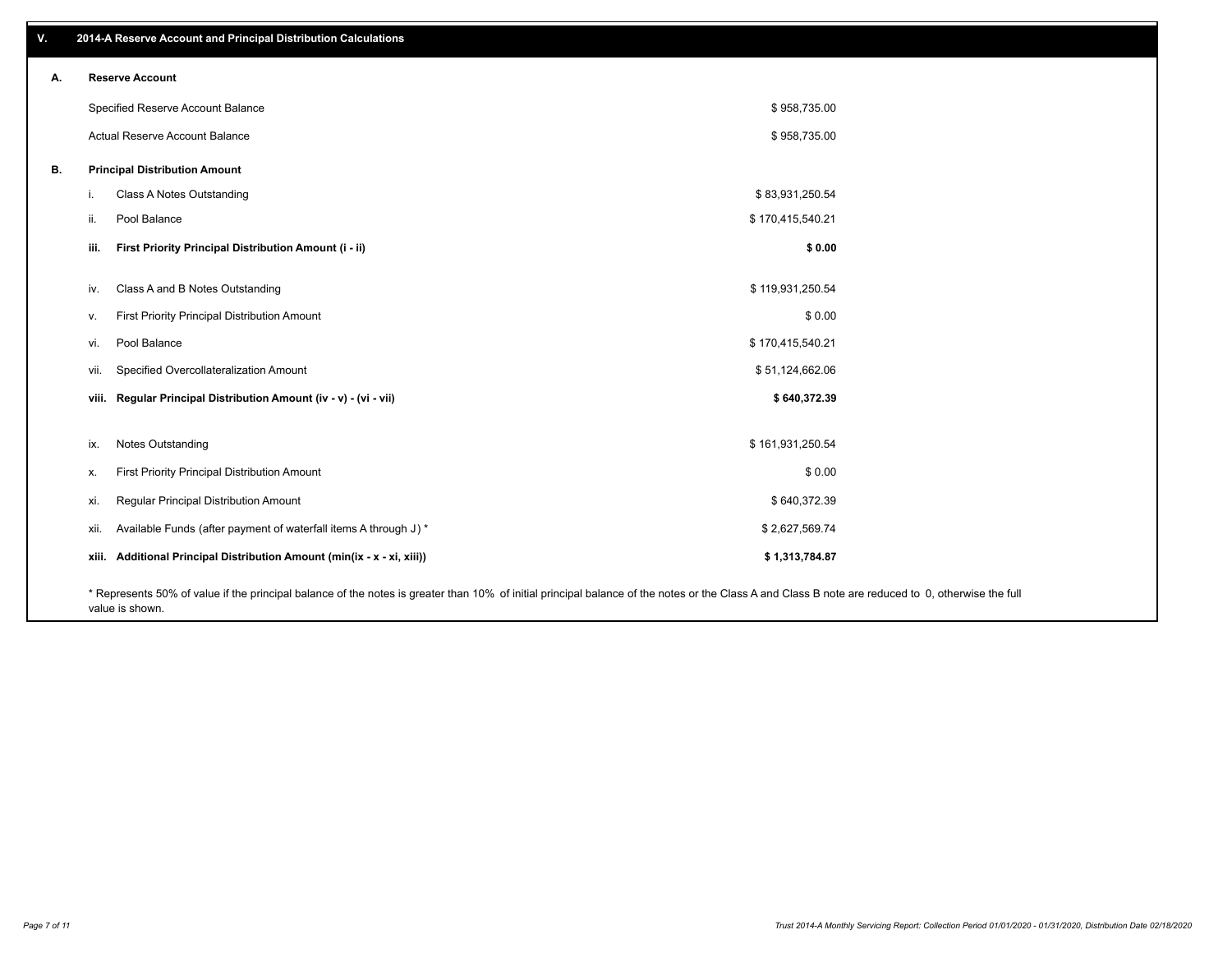|                                                                   |                                                                                  | Paid             | <b>Funds Balance</b> |
|-------------------------------------------------------------------|----------------------------------------------------------------------------------|------------------|----------------------|
| <b>Total Available Funds</b>                                      |                                                                                  |                  | \$3,921,349.59       |
| <b>Trustee Fees</b><br>Α                                          |                                                                                  | \$0.00           | \$3,921,349.59       |
| В<br>i. Master Servicing Fees                                     |                                                                                  | \$7,138.86       | \$3,914,210.73       |
| ii. Sub-Servicing Fees                                            |                                                                                  | \$123,705.80     | \$3,790,504.93       |
| C<br>i. Administration Fees                                       |                                                                                  | \$6,667.00       | \$3,783,837.93       |
| ii. Unreimbursed Administrator Advances plus any Unpaid           |                                                                                  | \$0.00           | \$3,783,837.93       |
| D<br>Class A Noteholders Interest Distribution Amount             |                                                                                  | \$238,395.80     | \$3,545,442.13       |
| Е<br>First Priority Principal Payment                             |                                                                                  | \$0.00           | \$3,545,442.13       |
| F<br>Class B Noteholders Interest Distribution Amount             |                                                                                  | \$120,000.00     | \$3,425,442.13       |
| G<br>Class C Noteholders Interest Distribution Amount             |                                                                                  | \$157,500.00     | \$3,267,942.13       |
| н<br>Reinstatement Reserve Account                                |                                                                                  | \$0.00           | \$3,267,942.13       |
| Regular Principal Distribution<br>$\mathbf{I}$                    |                                                                                  | \$640,372.39     | \$2,627,569.74       |
| J<br>i. Carryover Master Servicing Fees                           |                                                                                  | \$0.00           | \$2,627,569.74       |
| ii. Carryover Sub-servicing Fees                                  |                                                                                  | \$0.00           | \$2,627,569.74       |
| Κ<br>Additional Principal Distribution Amount                     |                                                                                  | \$1,313,784.87   | \$1,313,784.87       |
| Unpaid Expenses of Trustee<br>L                                   |                                                                                  | \$0.00           | \$1,313,784.87       |
| M<br>Unpaid Expenses of Administrator                             |                                                                                  | \$0.00           | \$1,313,784.87       |
| Remaining Funds to the Excess Distribution Certificateholder<br>N |                                                                                  | \$1,313,784.87   | \$0.00               |
|                                                                   |                                                                                  |                  |                      |
| <b>Waterfall Conditions</b>                                       |                                                                                  |                  |                      |
| <b>Class C Noteholders' Interest Distribution Condition</b>       |                                                                                  |                  |                      |
| Pool Balance<br>i.                                                |                                                                                  | \$170,415,540.21 |                      |
| Class A and B Notes Outstanding<br>ii.                            |                                                                                  | \$119,931,250.54 |                      |
| Class C Noteholders' Interest Distribution Ratio (i / ii)<br>iii. |                                                                                  | 142.09%          |                      |
| Minimum Ratio<br>iv.                                              |                                                                                  | 110.00%          |                      |
| ν.                                                                | Is the Class C Noteholders' Interest Distribution Condition Satisfied (iii > iv) | Y                |                      |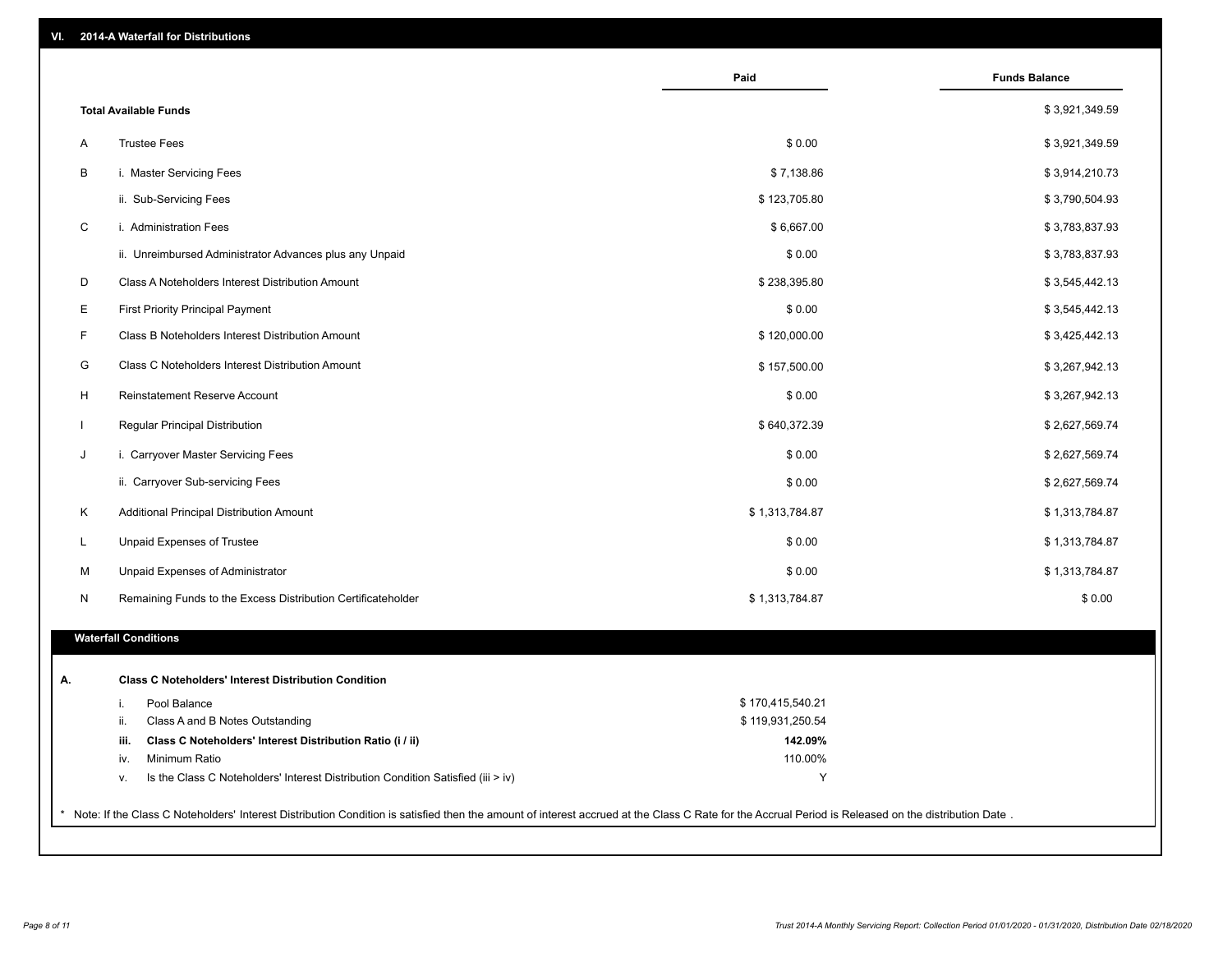| <b>Distribution Amounts</b>                                |                         |                         |                         |
|------------------------------------------------------------|-------------------------|-------------------------|-------------------------|
|                                                            | A <sub>2</sub> A        | A <sub>2</sub> B        | A3                      |
| Cusip/Isin                                                 | 784456AB1               | 784456AC9               | 784456AD7               |
| <b>Beginning Balance</b>                                   | \$16,965,625.27         | \$16,965,625.27         | \$50,000,000.00         |
| Index                                                      | <b>FIXED</b>            | <b>LIBOR</b>            | <b>LIBOR</b>            |
| Spread/Fixed Rate                                          | 3.05%                   | 1.15%                   | 1.50%                   |
| Record Date (Days Prior to Distribution)                   | 1 NEW YORK BUSINESS DAY | 1 NEW YORK BUSINESS DAY | 1 NEW YORK BUSINESS DAY |
| <b>Accrual Period Begin</b>                                | 1/15/2020               | 1/15/2020               | 1/15/2020               |
| <b>Accrual Period End</b>                                  | 2/15/2020               | 2/18/2020               | 2/18/2020               |
| Daycount Fraction                                          | 0.08333333              | 0.09444444              | 0.09444444              |
| Interest Rate*                                             | 3.05000%                | 2.82625%                | 3.17625%                |
| <b>Accrued Interest Factor</b>                             | 0.002541666             | 0.002669236             | 0.002999792             |
| <b>Current Interest Due</b>                                | \$43,120.96             | \$45,285.26             | \$149,989.58            |
| Interest Shortfall from Prior Period Plus Accrued Interest | $\mathsf{\$}$ -         | $\mathsf{\$}$ -         | $$ -$                   |
| <b>Total Interest Due</b>                                  | \$43,120.96             | \$45,285.26             | \$149,989.58            |
| <b>Interest Paid</b>                                       | \$43,120.96             | \$45,285.26             | \$149,989.58            |
| <b>Interest Shortfall</b>                                  | $\mathsf{\$}$ -         | $$ -$                   | $$ -$                   |
| <b>Principal Paid</b>                                      | \$977,078.63            | \$977,078.63            | $$ -$                   |
| <b>Ending Principal Balance</b>                            | \$15,988,546.64         | \$15,988,546.64         | \$50,000,000.00         |
| Paydown Factor                                             | 0.014368803             | 0.014368803             | 0.000000000             |
| <b>Ending Balance Factor</b>                               | 0.235125686             | 0.235125686             | 1.000000000             |

\* Pay rates for Current Distribution. For the interest rates applicable to the next distribution date, please see https://www.salliemae.com/about/investors/data/SMBabrate.txt.

**VII. 2014-A Distributions**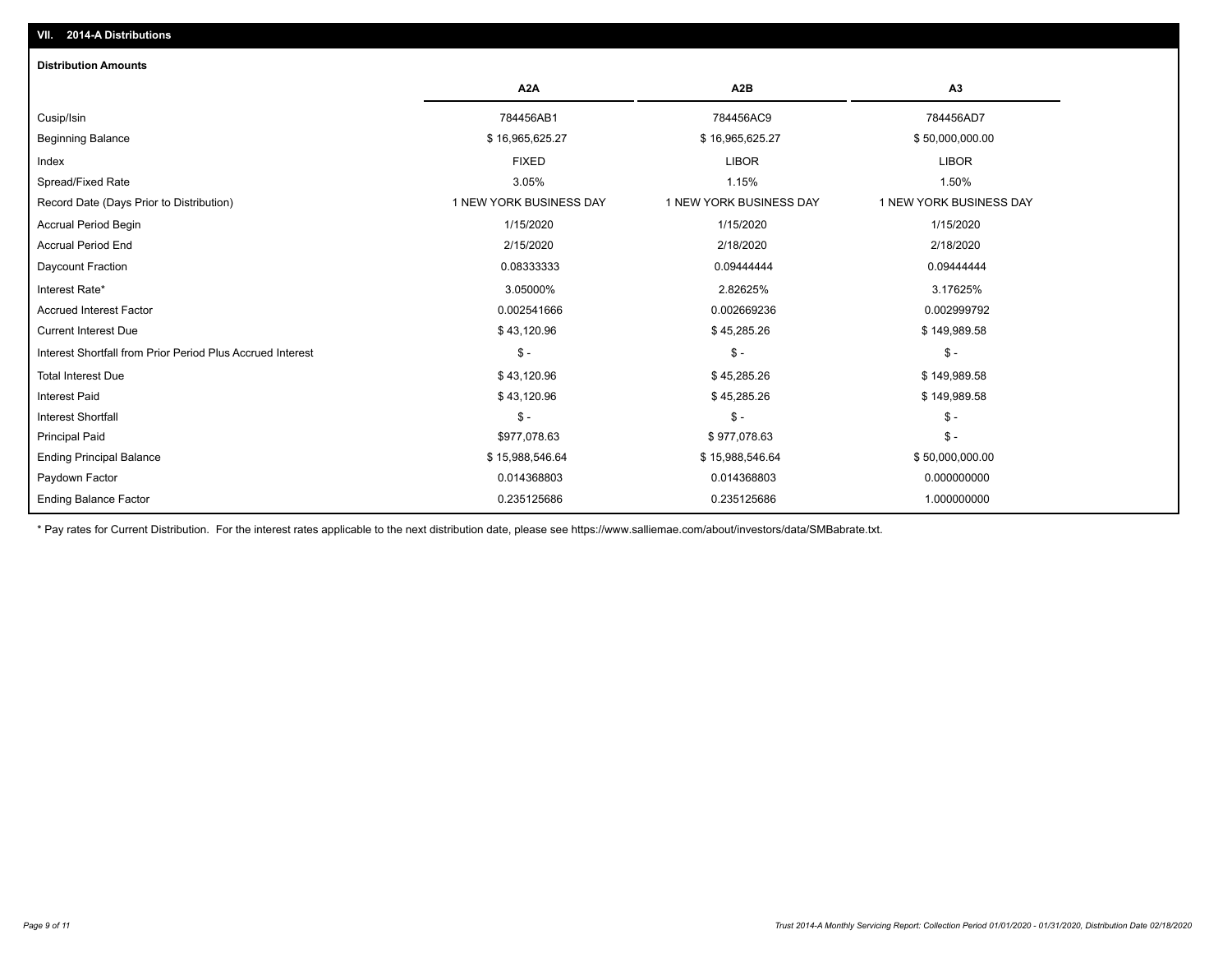| <b>Distribution Amounts</b>                                |                         |                         |
|------------------------------------------------------------|-------------------------|-------------------------|
|                                                            | в                       | C                       |
| Cusip/Isin                                                 | 784456AE5               | 784456AF2               |
| <b>Beginning Balance</b>                                   | \$36,000,000.00         | \$42,000,000.00         |
| Index                                                      | <b>FIXED</b>            | <b>FIXED</b>            |
| Spread/Fixed Rate                                          | 4.00%                   | 4.50%                   |
| Record Date (Days Prior to Distribution)                   | 1 NEW YORK BUSINESS DAY | 1 NEW YORK BUSINESS DAY |
| <b>Accrual Period Begin</b>                                | 1/15/2020               | 1/15/2020               |
| <b>Accrual Period End</b>                                  | 2/15/2020               | 2/15/2020               |
| Daycount Fraction                                          | 0.08333333              | 0.08333333              |
| Interest Rate*                                             | 4.00000%                | 4.50000%                |
| <b>Accrued Interest Factor</b>                             | 0.003333333             | 0.003750000             |
| <b>Current Interest Due</b>                                | \$120,000.00            | \$157,500.00            |
| Interest Shortfall from Prior Period Plus Accrued Interest | $\frac{1}{2}$           | $\mathbb{S}$ -          |
| <b>Total Interest Due</b>                                  | \$120,000.00            | \$157,500.00            |
| <b>Interest Paid</b>                                       | \$120,000.00            | \$157,500.00            |
| <b>Interest Shortfall</b>                                  | $\mathcal{S}$ -         | $\mathsf{\$}$ -         |
| <b>Principal Paid</b>                                      | $\mathsf{\$}$ -         | $\mathsf{\$}$ -         |
| <b>Ending Principal Balance</b>                            | \$36,000,000.00         | \$42,000,000.00         |
| Paydown Factor                                             | 0.000000000             | 0.000000000             |
| <b>Ending Balance Factor</b>                               | 1.000000000             | 1.000000000             |

\* Pay rates for Current Distribution. For the interest rates applicable to the next distribution date, please see https://www.salliemae.com/about/investors/data/SMBabrate.txt.

**VII. 2014-A Distributions**